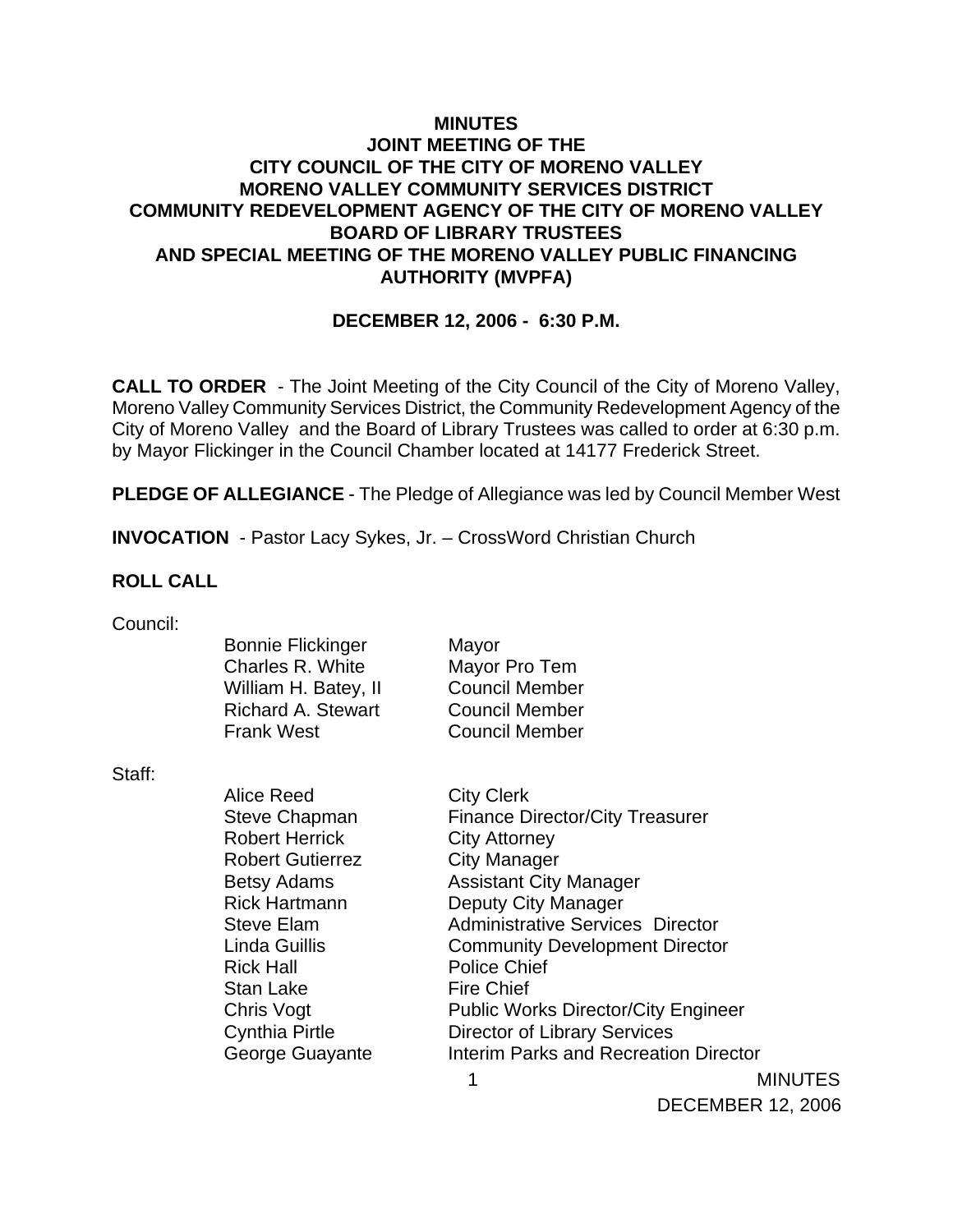Denese Wilson Human Resources Director Barry Foster **Economic Development Director** Angela Rushen Assistant to the City Manager

### **JOINT CONSENT CALENDARS (SECTIONS A-D) OF THE CITY COUNCIL OF THE CITY OF MORENO VALLEY, MORENO VALLEY COMMUNITY SERVICES DISTRICT, COMMUNITY REDEVELOPMENT AGENCY OF THE CITY OF MORENO VALLEY AND THE BOARD OF LIBRARY TRUSTEES**

Mayor Flickinger opened the agenda items for the Consent Calendars for public comments, there being none, public comments were closed.

# **A. CONSENT CALENDAR** - **CITY COUNCIL**

- A1. ORDINANCES FIRST READING BY TITLE ONLY Waived reading of all Ordinance Introductions and read by title only.
- A2. CITY COUNCIL REPORTS ON REIMBURSABLE ACTIVITIES (Report of: City Clerk's Department) Recommendation: Receive and file the Reports on Reimbursable Activities for the period of November 22 – December 5, 2006.
- A3. MINUTES REGULAR MEETING OF NOVEMBER 28, 2006 (Report of: City Clerk's Department) Recommendation: Approve as submitted.
- A4. WARRANT REPORT OCTOBER 31, 2006 (Report of: Finance Department) Recommendation: Adopt Resolution No. 2006-132, approving the Warrant Report, dated October 2006, in the total amount of \$16,045,007.84.

Resolution No. 2006-132

A Resolution of the City Council of the City of Moreno Valley, California, Approving the Warrant Report Dated October 31, 2006

A5. REVIEW AND CONTINUE THE EMERGENCY ACTION REGARDING THE DESIGN AND CONSTRUCTION OF THE MORENO VALLEY UTILITIES (MVU) 115 KILOVOLT (KV) SUBSTATION AND SWITCHYARD FACILITY (Report of: Public Works Department) Recommendation: Review and continue the Emergency Action taken by the Council during the September 26, 2006 Council Meeting under Resolution 2006-113 Making Findings of an Emergency and Authorizing the Execution of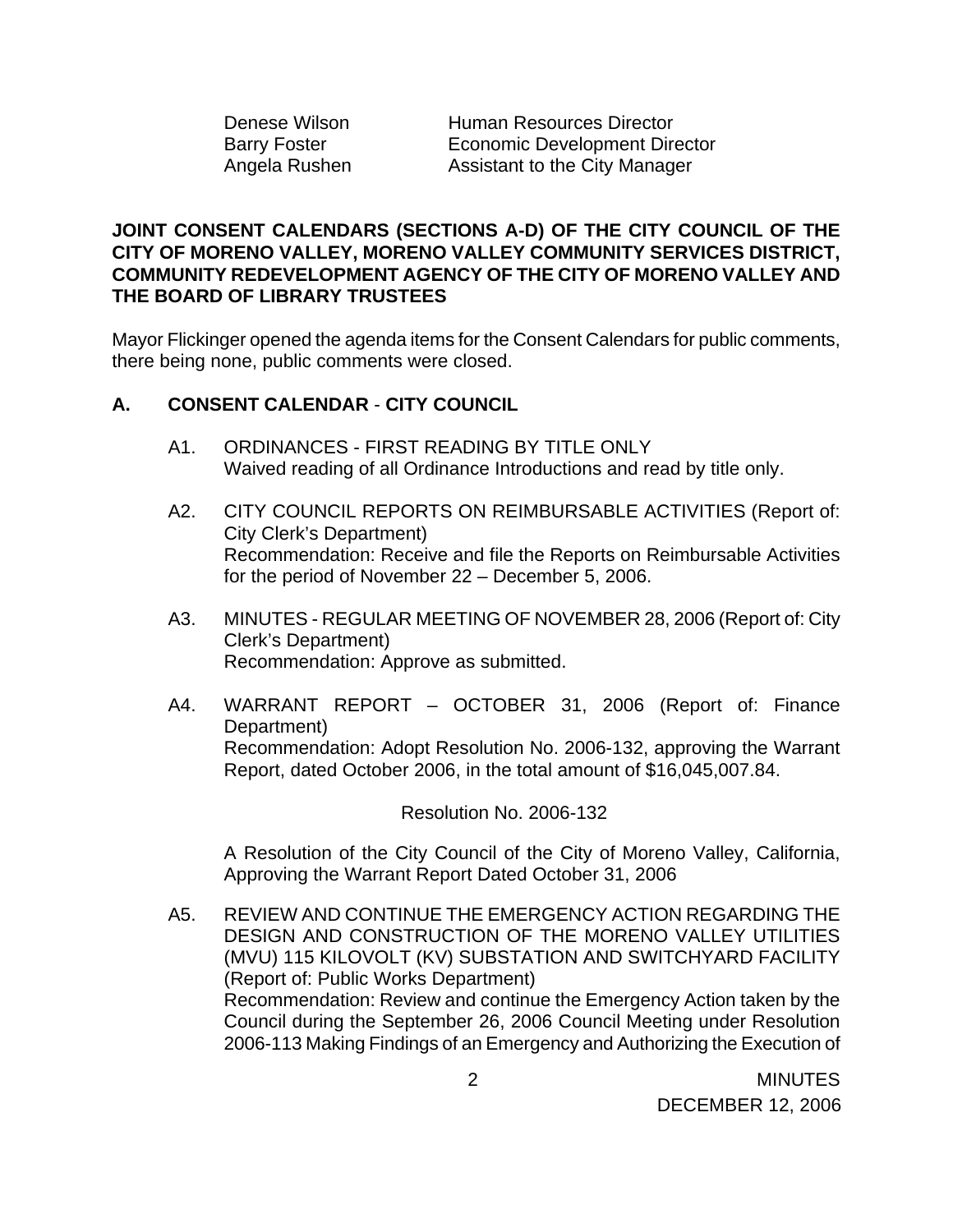the Design-Build Agreement for the Moreno Valley Utilities Substation and Switchyard Project between the City of Moreno Valley, as Owner, and ABB, Inc., a Delaware Corporation, as Design-Builder in accordance with Public Contract Code Sections 20168, 22050, and Government Code Section 5956.

- A6. PARCEL MAP 20995 COMMERCIAL PROJECT EXONERATION OF BONDS FOR PUBLIC IMPROVEMENTS, SOUTHEAST CORNER OF ELSWORTH STREET AND ALESSANDRO BOULEVARD, SUBDIVIDER – MORENO VALLEY HEALTH, LLC, DENVER, CO (Report of: Public Works Department) Recommendation: Authorize the City Engineer to exonerate the Faithful Performance Bond and Material and Labor Bond currently owned by Moreno Valley Health, LLC, and previously submitted by Newhope Properties III.
- A7. TRACT MAP 25956 SINGLE FAMILY RESIDENTIAL EXONERATION OF BONDS FOR TRAFFIC SIGNAL MITIGATION, SOUTHSIDE OF FIR AVENUE AND WEST OF KITCHING STREET, SUBDIVIDER – AFFORDABLE CALIFORNIA ESTATES, MORENO VALLEY, CA (Report of: Public Works Department) Recommendation: Authorize the City Engineer to exonerate the Traffic Signal Mitigation Bond for Affordable California Estates.
- A8. TRACT 28568 REDUCE FAITHFUL PERFORMANCE BOND AND ADOPT THE RESOLUTION AUTHORIZING ACCEPTANCE OF THE IMPROVEMENTS CONSTRUCTED PER PUBLIC STREET STANDARDS AS COMPLETE AND ACCEPTING THE PUBLIC UTILITY AND EMERGENCY INGRESS AND EGRESS EASEMENTS OVER THE FOLLOWING PRIVATE STREETS: SAN JACINTO DRIVE, GRANDVIEW DRIVE, ROCKY MOUNTAIN WAY, WHITE MOUNTAIN WAY, PIKES PEAK WAY, BIG BEAR DRIVE, EAGLEHEAD MOUNTAIN DRIVE AND THOSE PORTIONS OF JOHN F. KENNEDY DRIVE ASSOCIATED WITH THE PROJECT, DEVELOPER – RYLAND HOMES OF CALIFORNIA, INC. (Report of: Public Works Department) Recommendation:
	- 1. Adopt Resolution No. 2006-133 authorizing the acceptance of the improvements constructed per public street standards as complete and accepting the public utility and emergency ingress and egress easements over the following private streets: San Jacinto Drive, Grandview Drive, Rocky Mountain Way, White Mountain Way, Pikes Peak Way, Big Bear Drive, Eaglehead Mountain Drive and those Portions of John F. Kennedy Drive Associated with the Project; and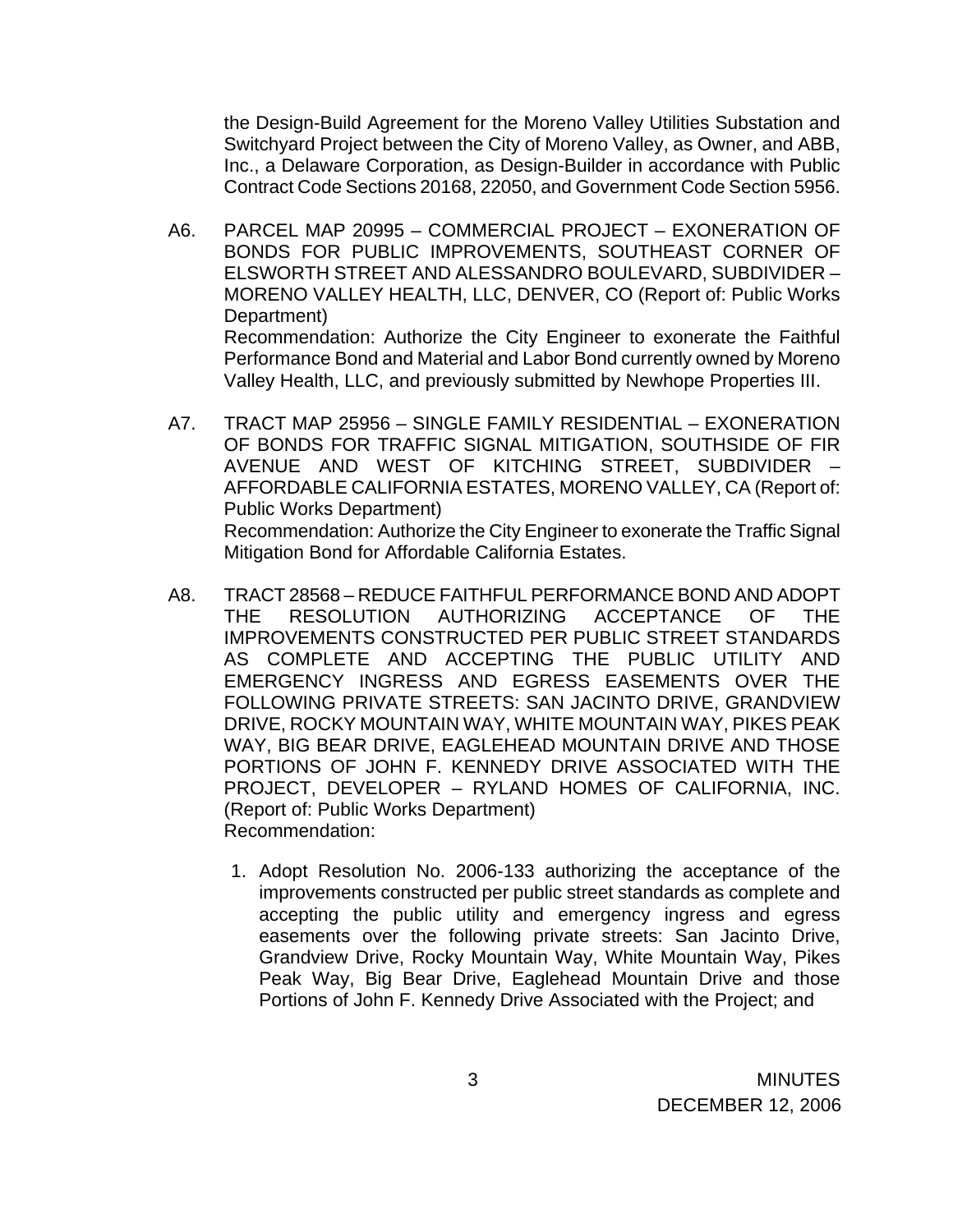#### Resolution No. 2006-133

A Resolution of the City Council of the City of Moreno Valley, California, Authorizing the Acceptance of the Improvements as Complete Within Tract 28568, and Accepting the Public Utility and Emergency Ingress and Egress Easements Over the Following Private Streets: San Jacinto Drive, Grandview Drive, Rocky Mountain Way, White Mountain Way, Pikes Peak Way, Big Bear Drive, Eaglehead Mountain Drive and those Portions of John F. Kennedy Drive Associated with the Project

- 2. Authorize the City Engineer to execute the 90% reduction to the Faithful Performance Bond, exonerate the Material and Labor Bond in 90 days if there are no stop notices or liens on file with the City Clerk, and exonerate the final 10% of the Faithful Performance Bond in one year when all clearances are received.
- A9. TRACT 28568-1 REDUCE FAITHFUL PERFORMANCE BOND AND ADOPT THE RESOLUTION AUTHORIZING ACCEPTANCE OF THE IMPROVEMENTS CONSTRUCTED PER PUBLIC STREET STANDARDS AS COMPLETE AND ACCEPTING THE PUBLIC UTILITY AND EMERGENCY INGRESS AND EGRESS EASEMENTS OVER THE FOLLOWING PRIVATE STREETS: GRANDVIEW DRIVE, RAINIER WAY, EVEREST WAY, BIG PINE WAY, MAMMOTH DRIVE, MOUNTAIN VISTA DRIVE, AND THOSE PORTIONS OF CACTUS AVENUE AND JOHN F. KENNEDY DRIVE ASSOCIATED WITH THE PROJECT, DEVELOPER – RYLAND HOMES OF CALIFORNIA, INC., CARLSBAD, CA (Report of: Public Works Department) Recommendation:
	- 1. Adopt Resolution No. 2006-134 authorizing the acceptance of the improvements constructed per public street standards as complete and accepting the public utility and emergency ingress and egress easements over the following private streets: Grandview Drive, Rainier Way, Everest Way, Big Pine Way, Mammoth Drive, Mountain Vista Drive, and those Portions of Cactus Avenue and John F. Kennedy Drive Associated with the Project; and

### Resolution No. 2006-134

A Resolution of the City Council of the City of Moreno Valley, California, Authorizing Acceptance of the Improvements as Complete Within Tract 28568-1 and Accepting the Public Utility and Emergency Ingress and Egress Easements Over the Following Private Streets: Grandview Drive, Rainier Way, Everest Way, Big Pine Way, Mammoth Drive, Mountain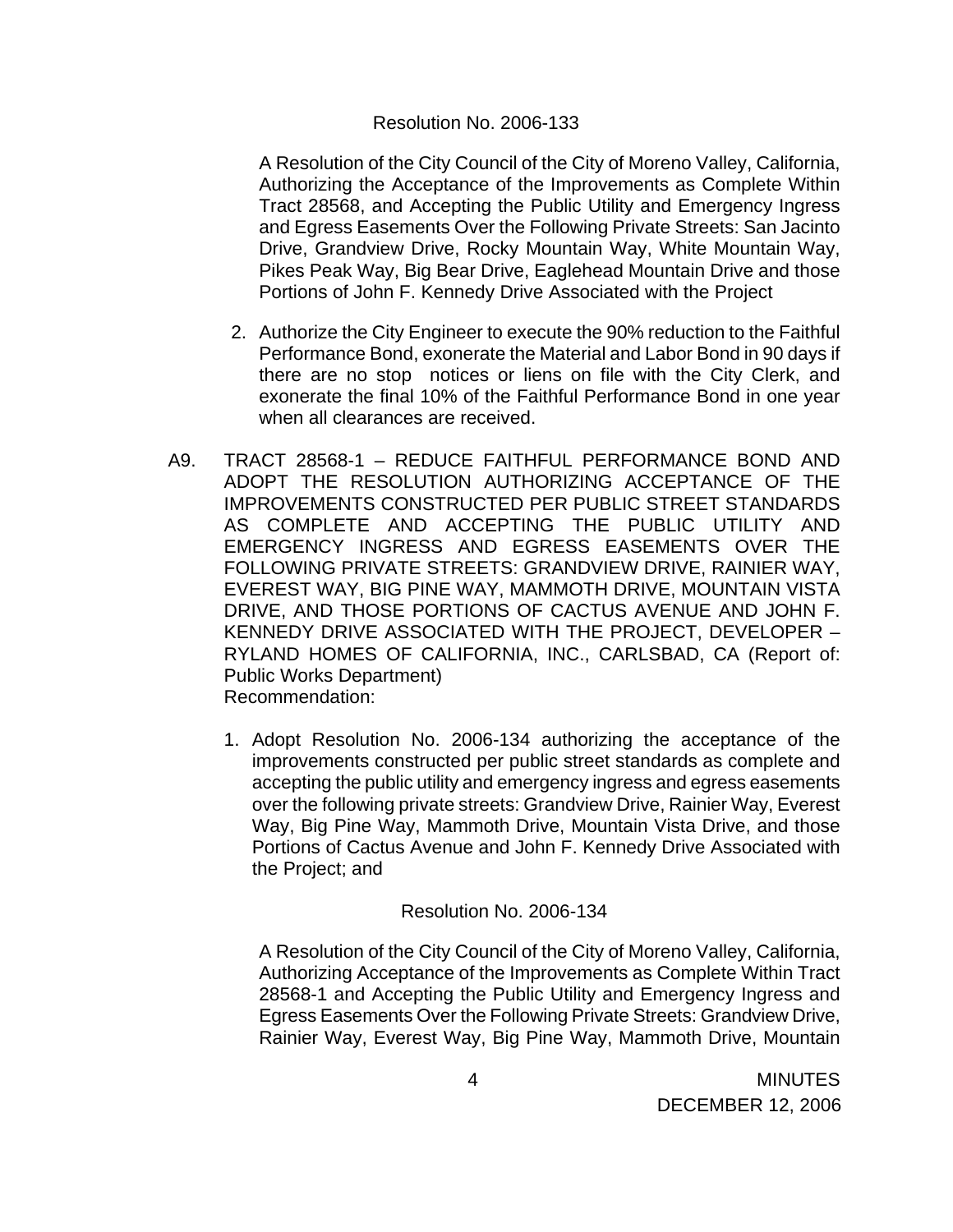Vista Drive, and those Portions of Cactus Avenue and John F. Kennedy Drive Associated with the Project

- 2. Authorize the City Engineer to execute the 90% reduction to the Faithful Performance Bond, exonerate the Material and Labor Bond in 90 days if there are no stop notices or liens on file with the City Clerk, and exonerate the final 10% of the Faithful Performance Bond in one year when all clearances are received.
- A10. TRACT MAP 31257 REDUCE FAITHFUL PERFORMANCE BOND AND ADOPT THE RESOLUTION AUTHORIZING ACCEPTANCE OF THE PUBLIC IMPROVEMENTS AS COMPLETE AND ACCEPTING BLUE JAY COURT AND THE PORTION OF PIGEON PASS ROAD AND SWAN STREET ASSOCIATED WITH THE PROJECT INTO THE CITY'S MAINTAINED STREET SYSTEM, DEVELOPER – MALTON CONSTRUCTION, RIVERSIDE, CA (Report of: Public Works Department) Recommendation:
	- 1. Adopt Resolution No. 2006-135 authorizing the acceptance of the public improvements for Tract Map 31257 as complete and accepting Blue Jay Court and the portion of Pigeon Pass Road and Swan Street associated with the project into the City's maintained street system; and

#### Resolution No. 2006-135

A Resolution of the City Council of the City of Moreno Valley, California, Authorizing Acceptance of the Public Improvements as Complete Within Tract 31257, and Accepting Blue Jay Court and the Portion of Pigeon Pass Road and Swan Street Associated with the Project into the City's Maintained Street System

- 2. Authorize the City Engineer to execute the 90% reduction to the Faithful Performance Bond, exonerate the Material and Labor Bond in 90 days if there are no stop notices or liens on file with the City Clerk, and exonerate the final 10% of the Faithful Performance Bond in one year when all clearances are received.
- A11. TRACT 31269 ACCEPT IMPROVEMENT CREDIT AGREEMENT DEVELOPMENT IMPACT FEES FOR ARTERIAL STREETS AND TRAFFIC SIGNALS, COTTONWOOD AVENUE FROM QUINCY CHANNEL TO 660' EAST OF QUINCY CHANNEL, DEVELOPER – PINNACLE MORENO VALLEY 72, LLC, ALISO VIEJO, CA (Report of: Public Works Department)

Recommendation: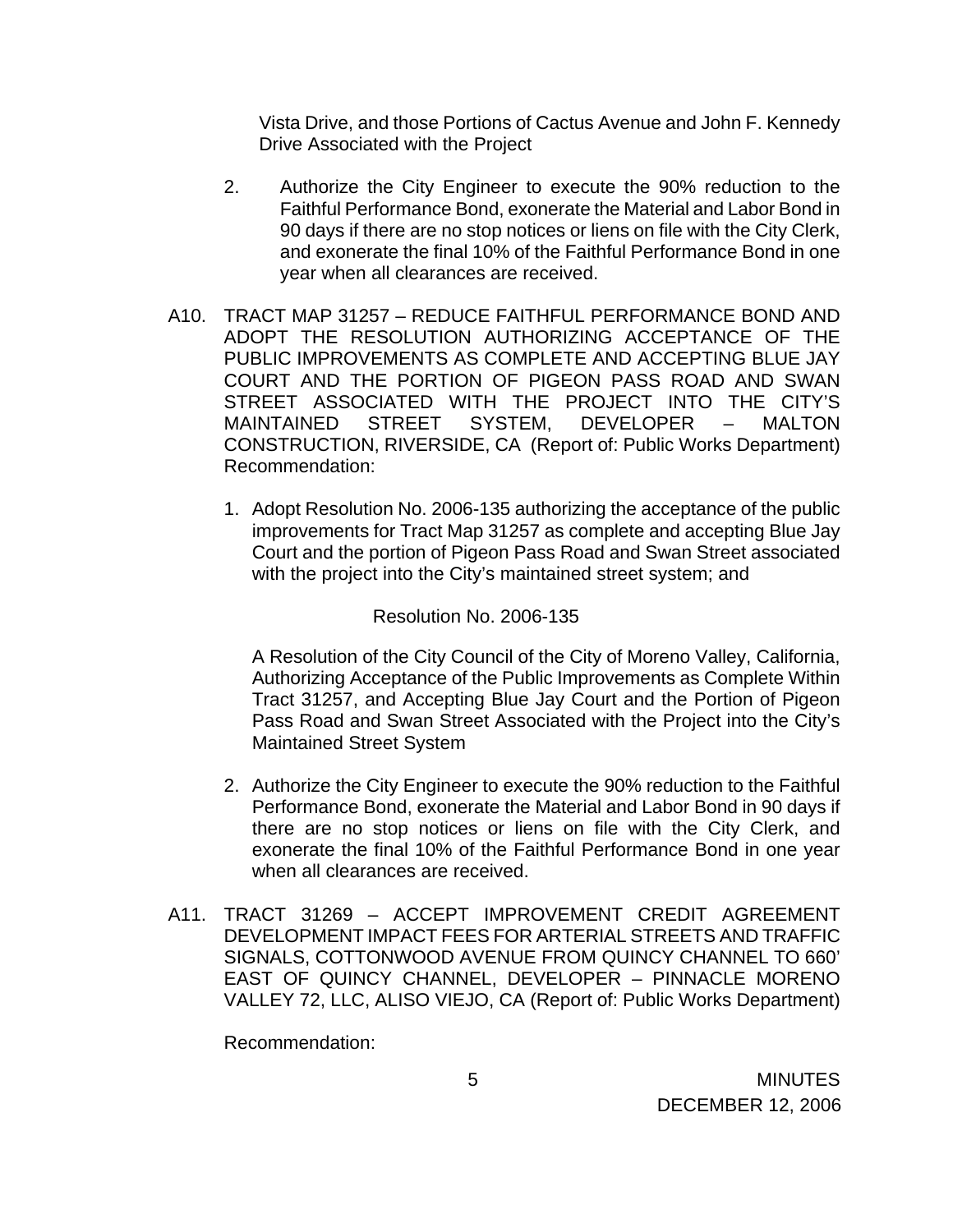- 1. Accept the Improvement Credit Agreement Development Impact Fees for Arterial Streets and Traffic Signals (DIF Agreement) for Tract 31269; and
- 2. Authorize the Mayor to execute the Agreement.
- A12. TRACT 31424 ACCEPT IMPROVEMENT CREDIT AGREEMENT DEVELOPMENT IMPACT FEES FOR ARTERIAL STREETS AND TRAFFIC SIGNALS, EUCALYPTUS AVENUE FROM QUINCY STREET TO MOZART WAY, DEVELOPER – PINNACLE MORENO VALLEY 72, LLC, ALISO VIEJO, CA (Report of: Public Works Department) Recommendation:
	- 1. Accept the Improvement Credit Agreement Development Impact Fees for Arterial Streets and Traffic Signals (DIF Agreement) for Tract 31424; and
	- 2. Authorize the Mayor to execute the Agreement.
- A13. APPROVE TRACT MAP 31789 SINGLE FAMILY RESIDENTIAL ACCEPT AGREEMENT AND BONDS FOR PUBLIC IMPROVEMENTS, SOUTH OF IRONWOOD AVENUE AND EAST OF LASSELLE STREET, SUBDIVIDER – TOSEI MORENO VALLEY, LLC, A CALIFORNIA LIMITED LIABILITY COMPANY, LOS ANGELES, CA (Report of: Public Works Department) Recommendation:
	- 1. Approve Tract Map 31789, authorize the City Clerk to sign the map and transmit said map to the County Recorder's Office for recordation;
	- 2. Accept the Agreement and Bonds for Pubic Improvements;
	- 3. Authorize the Mayor to execute the Agreement;
	- 4. Direct the City Clerk to forward the signed Agreement to the County Recorder's Office for recordation; and
	- 5. Authorize the City Engineer to execute any future time extension amendments to the agreement, subject to City Attorney approval, if the required public improvements are not completed within said timeframe.
- A14. APPROVE FINAL MAP 33256 SINGLE FAMILY RESIDENTIAL ACCEPT AGREEMENT AND BONDS FOR PUBLIC IMPROVEMENTS, SOUTH OF STATE ROUTE 60 ON THE NORTH SIDE OF FIR AVENUE, BETWEEN NASON STREET AND MORRISON STREET, DEVELOPER – MVGH 2004,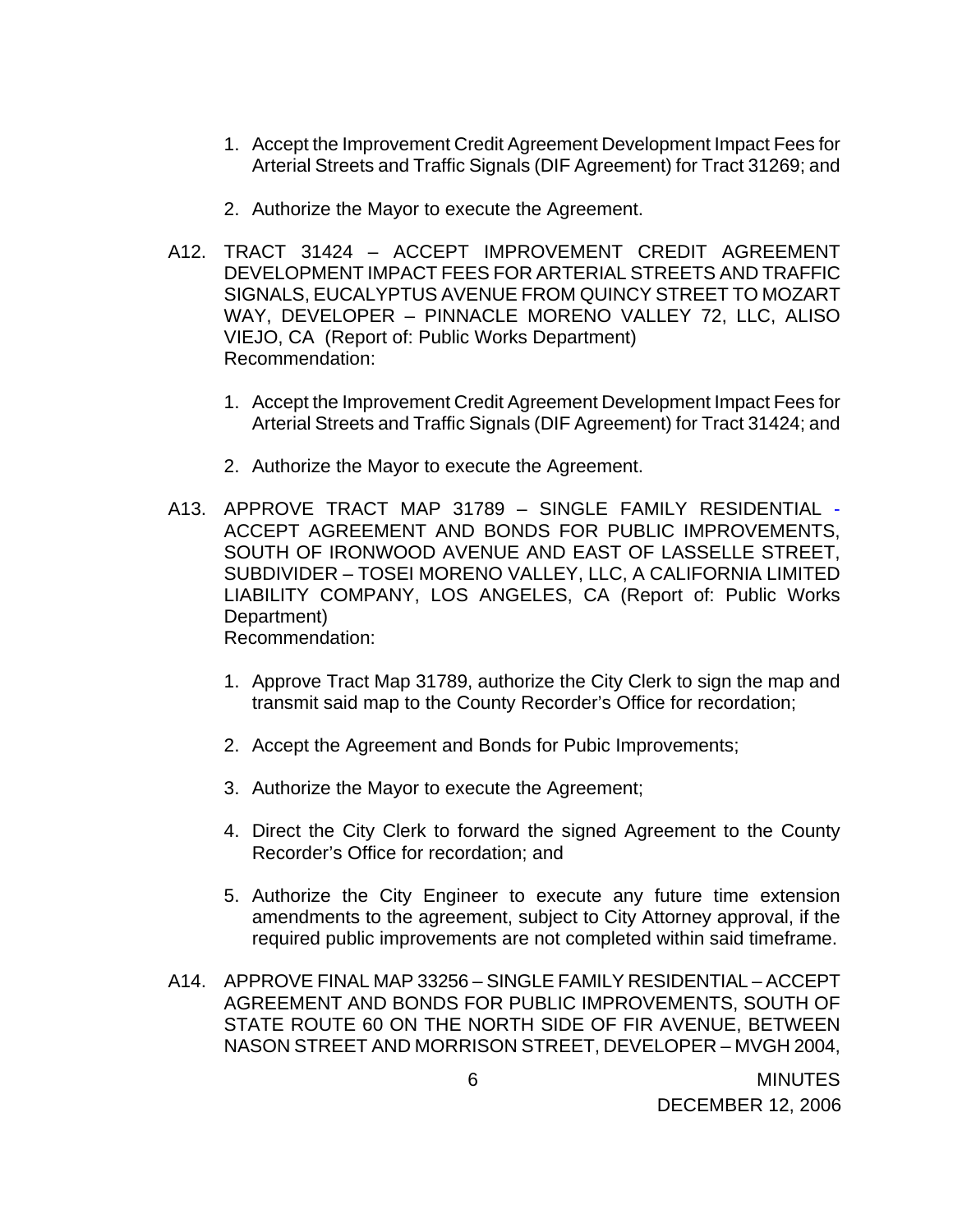LLC, IRVINE, CA (Report of: Public Works Department) Recommendation:

- 1. Approve Final Map 33256, authorize the City Clerk to sign the map and transmit said map to the County Recorder's Office for recordation;
- 2. Accept the Agreement and Bonds for Public Improvements;
- 3. Authorize the Mayor to execute the Agreement;
- 4. Direct the City Clerk to forward the signed Agreement to the County Recorder's Office for recordation; and
- 5. Authorize the City Engineer to execute any future time extension amendments to the agreement, subject to City Attorney approval, if the required public improvements are not completed within said timeframe.
- A15. APPROVE PA02-0013 COMMERCIAL PROJECT ACCEPT AGREEMENT AND BONDS FOR PUBLIC IMPROVEMENTS, NORTH SIDE OF CACTUS AVENUE AND WEST OF ELSWORTH STREET, SUBDIVIDER – WALTER EMBREE DBA EMBREE CONSTRUCTION, WALNUT CREEK, CA (Report of: Public Works Department) Recommendation:
	- 1. Accept the Agreement and Bonds for Public Improvements;
	- 2. Authorize the Mayor to execute the Agreement;
	- 3. Direct the City Clerk to forward the signed Agreement to the County Recorder's Office for recordation; and
	- 4. Authorize the City Engineer to execute any future time extension amendments to the agreement, subject to City Attorney approval, if the required public improvements are not completed within said timeframe.
- A16. PROPOSED PIGEON PASS AND RECHE CANYON ROAD CORRIDORS STUDIES MEMORANDUM OF UNDERSTANDING(Report of: Public Works Department) Recommendation: Approve and authorize the Mayor to sign the proposed Memorandum of Understanding (MOU) regarding studies of transportation improvements in the Pigeon Pass and Reche Canyon Road Corridors, between the Cities of Moreno Valley, Colton, Grand Terrace, Loma Linda, Redlands, Riverside, and San Bernardino, the Counties of Riverside and San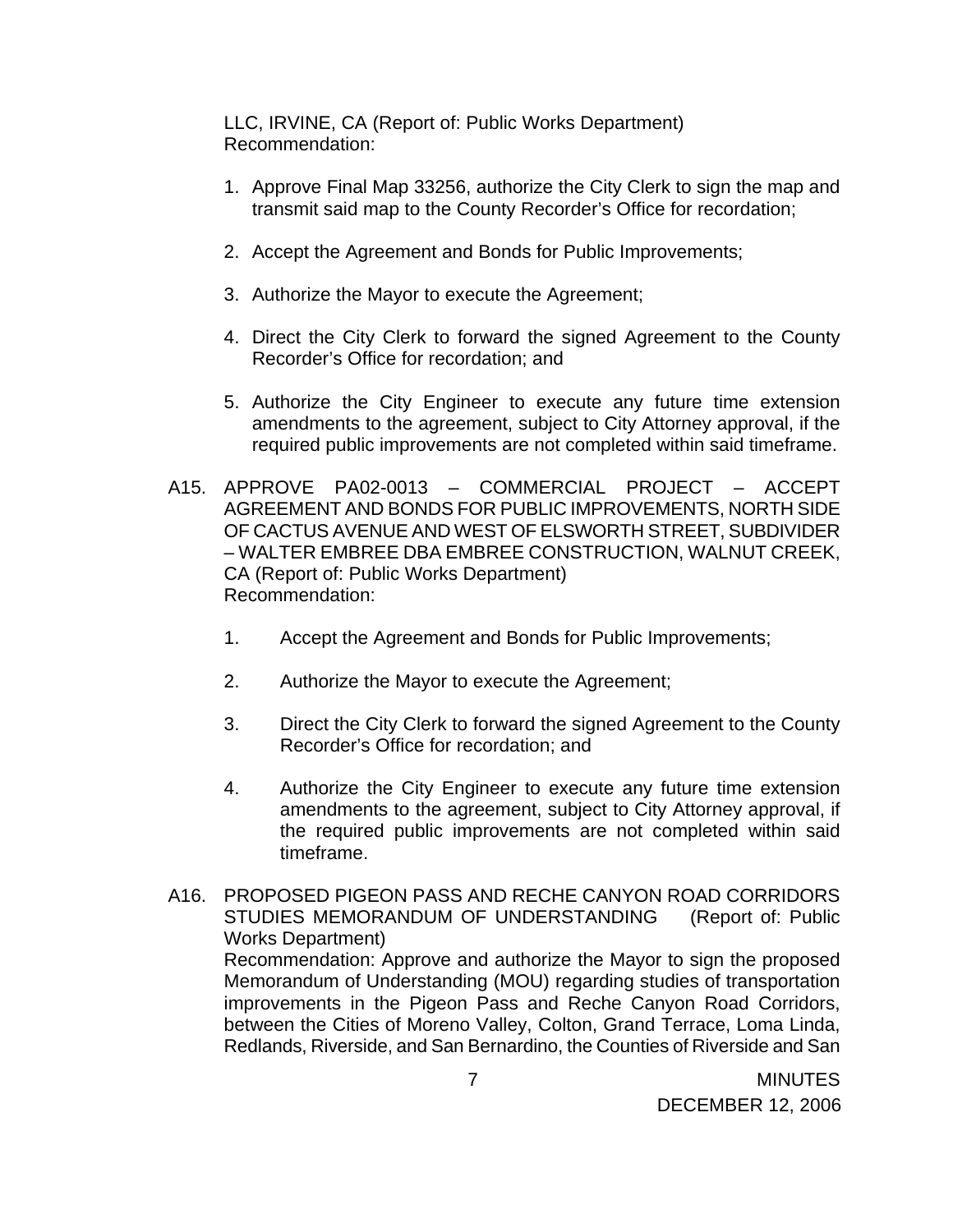Bernardino, San Bernardino Associated Governments (SANBAG), and Riverside County Transportation Commission (RCTC).

- A17. GRANT OF EASEMENT TO MORENO VALLEY UNIFIED SCHOOL DISTRICT SCHOOL FACILITY CORPORATION (Report of: Economic Development Department) Recommendation: Authorize the Mayor to execute the Easement Deed to Moreno Valley Unified School District School Facility Corporation on behalf of the City and return the deed to the School District for acceptance and processing.
- A18. ADOPT RESOLUTION NO. 2006-136 AUTHORIZING THE SUBMISSION OF APPLICATIONS FOR THE SAFE ROUTES TO SCHOOL PROGRAM (Report of: Public Works Department) Recommendation:
	- 1. Approve staff's proposed project recommendations for the Safe Routes to School program;
	- 2. Adopt Resolution No. 2006-136 authorizing the submission of applications for the Safe Routes to School program; and

#### Resolution No. 2006-136

A Resolution of the City Council of the City of Moreno Valley, California, Authorizing the Submission of Applications for the Safe Routes to School Program and Authorizing the Public Works Director to Submit Applications to the California Department of Transportation, District 8, Local Assistance Engineer for the Safe Routes to School Program

- 3. Authorize the Public Works Director/City Engineer to submit applications to the California Department of Transportation, District 8, Local Assistance Engineer for the Safe Routes to School program.
- A19. ANNUAL STATEMENT OF INVESTMENT POLICY (Report of: Finance Department) Recommendation: Adopt the Annual Statement of Investment Policy.
- A20. 2005-06 REPORT ON DEVELOPMENT IMPACT FEES (Report of: Finance Department) Recommendation:
	- 1. Approve and accept the Annual Report on Development Impact Fees in compliance with California Government Code Section 66006; and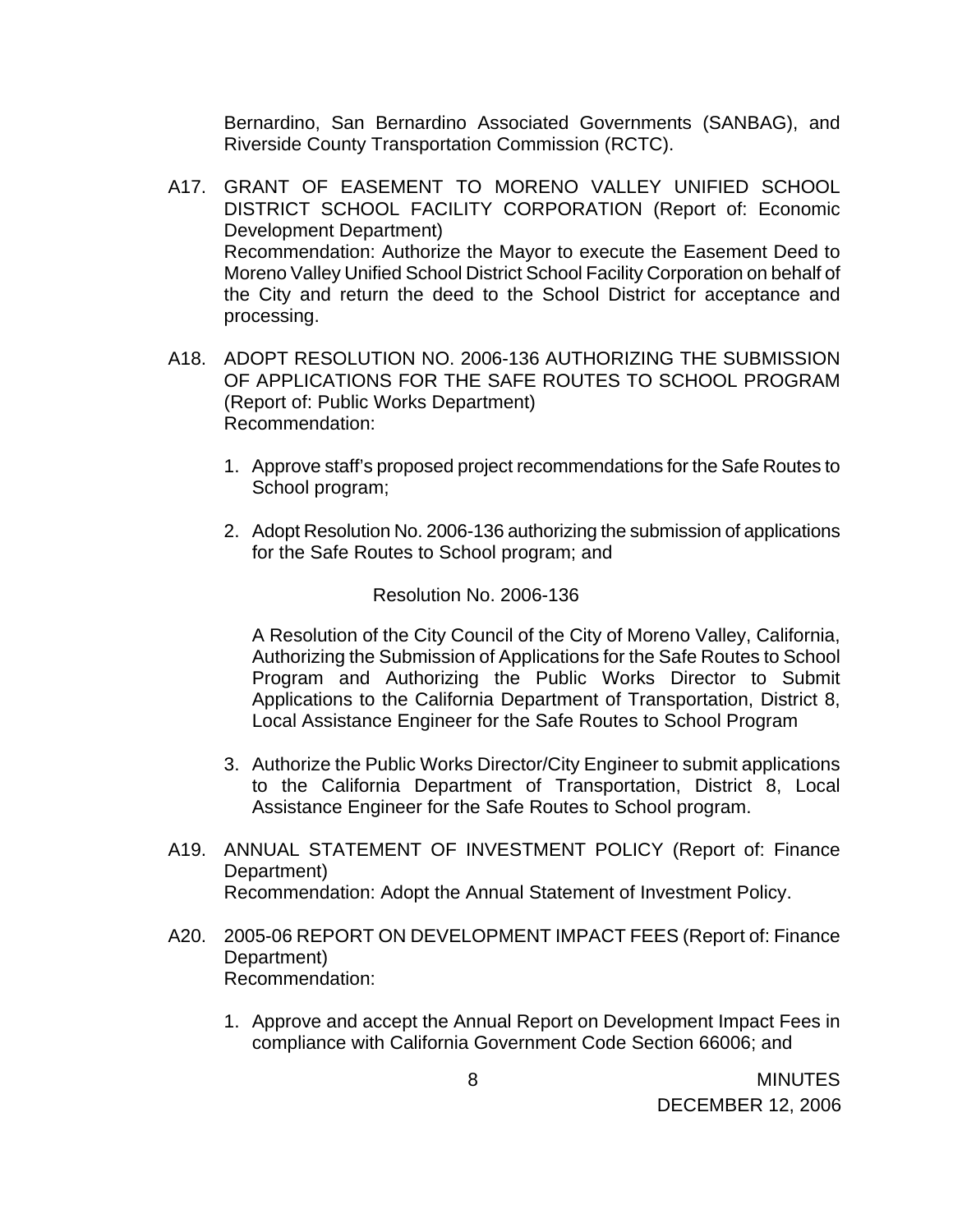- 2. Approve the finding that staff has demonstrated a continuing need to hold unexpended development impact fees.
- A21. AUTHORIZATION TO AWARD THE CONTRACT FOR THE CONSTRUCTION OF THE MORENO VALLEY VETERANS MEMORIAL, PROJECT NO. 06-41278424 (Report of: Public Works Department) Recommendation:
	- 1. Award the construction contract for the Moreno Valley Veterans Memorial to DELT Builders, Inc., the lowest responsible bidder, and waive all minor irregularities in their Bid;
	- 2. Authorize the Mayor to execute a contract agreement with DELT Builders,  $Inc.$ :
	- 3. Authorize the issuance of purchase order for DELT Builders, Inc. in the amount of \$885,000.00 (\$806,536.32 for the Base Bid, Alternates A,B,J,N and O, plus \$78,463.68 for the 9.73% contingency), and authorize the Public Works Director/City Engineer to execute change orders within the contingency, subject to approval of the City Attorney (Account No. 412.78424); and
	- 4. Authorize the Mayor to execute a Purchase Order with Vali Cooper and Associates, totaling \$108,292 (\$98,448 for the bid amount, plus \$9,844 for the 10% contingency), and authorize the Public Works Director/City Engineer to execute subsequent, related minor change orders within the 10% contingency, subject to approval of City Attorney (Account No. 412.78424).
- A22. AUTHORIZATION TO AWARD CONSTRUCTION CONTRACT FOR PROJECT ON ATWOOD AVENUE, PRINCESS LANE, STEVENS AVENUE, AND CAMPBELL AVENUE, AS PART OF THE STREET IMPROVEMENT PROGRAM (SIP), PROJECT NO. 02-12185520 (Report of: Public Works Department) Recommendation:
	- 1. Award the construction contract for the project on Atwood Avenue, Princess Lane, Stevens Avenue, and Campbell Avenue to RJ Noble Company, the lowest responsible bidder;
	- 2. Authorize the Mayor to execute a contract with RJ Noble Company;
	- 3. Authorize the issuance of a Purchase Order for RJ Noble Company in the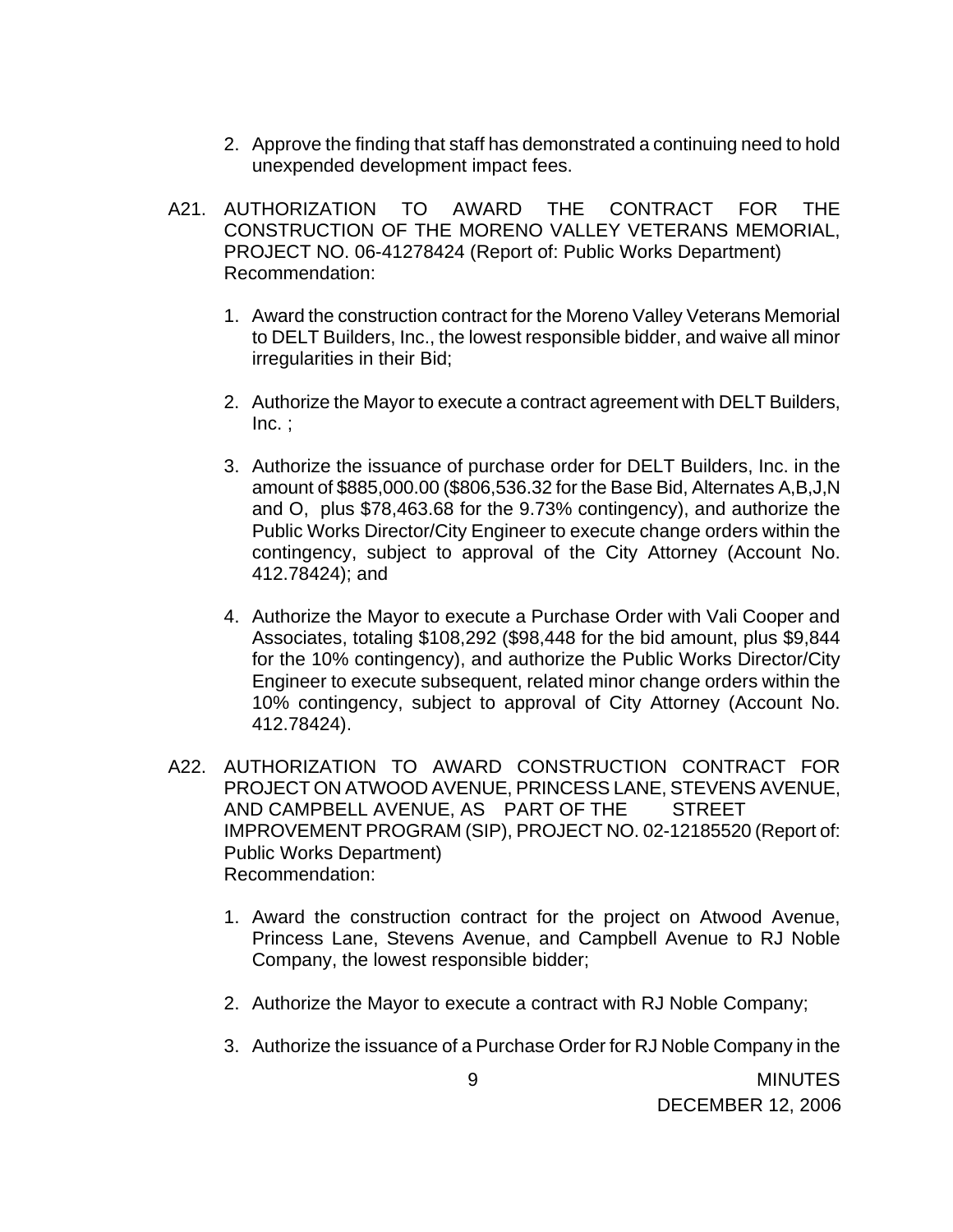amount of \$376,873 (the bid amount plus 15% contingency) for the project on Atwood Avenue and Princess Lane (Account No. 225.68726) and Stevens Avenue and Campbell Avenue (Account No. 125.85523); and

- 4. Authorize the Public Works Director/City Engineer to execute any subsequent related minor change orders to the contract with RJ Noble Company up to, but not exceeding, the contingency amount of \$49,158, subject to the approval of the City Attorney.
- A23. TRACT 30318 SPORTS PARK 2ND AMENDMENT TO AGREEMENT FOR PARK IMPROVEMENTS (TIME EXTENSION), EAST OF LASSELLE STREET, SOUTH OF KRAMERIA AVENUE IN THE MORENO VALLEY RANCH SPECIFIC PLAN AREA, DEVELOPER – EMPIRE LAND, LLC, ONTARIO, CA (Report of: Public Works Department) Recommendation:
	- 1. Authorize the Mayor to execute the  $2<sup>nd</sup>$  Amendment to Agreement for Public Improvements for Tract 30318 Sports Park; and
	- 2. Instruct the City Clerk to forward the completed  $2^{nd}$  Amendment to Agreement for Public Improvements to the County Recorder's Office for recordation.

### **Item A23 continued to the City Council meeting of January 9, 2007. Approved by a 5-0 vote. m/Stewart, s/White.**

# **B. CONSENT CALENDAR** - **COMMUNITY SERVICES DISTRICT**

- B1. ORDINANCES FIRST READING BY TITLE ONLY Waived reading of all Ordinance Introductions and read by title only.
- B2. MINUTES REGULAR MEETING OF NOVEMBER 28, 2006 (Report of: City Clerk's Department) Recommendation: Approve as submitted.

# **C. CONSENT CALENDAR** - **COMMUNITY REDEVELOPMENT AGENCY**

- C1. ORDINANCES FIRST READING BY TITLE ONLY Waived reading of all Ordinance Introductions and read by title only.
- C2. MINUTES REGULAR MEETING OF NOVEMBER 28, 2006 (Report of: City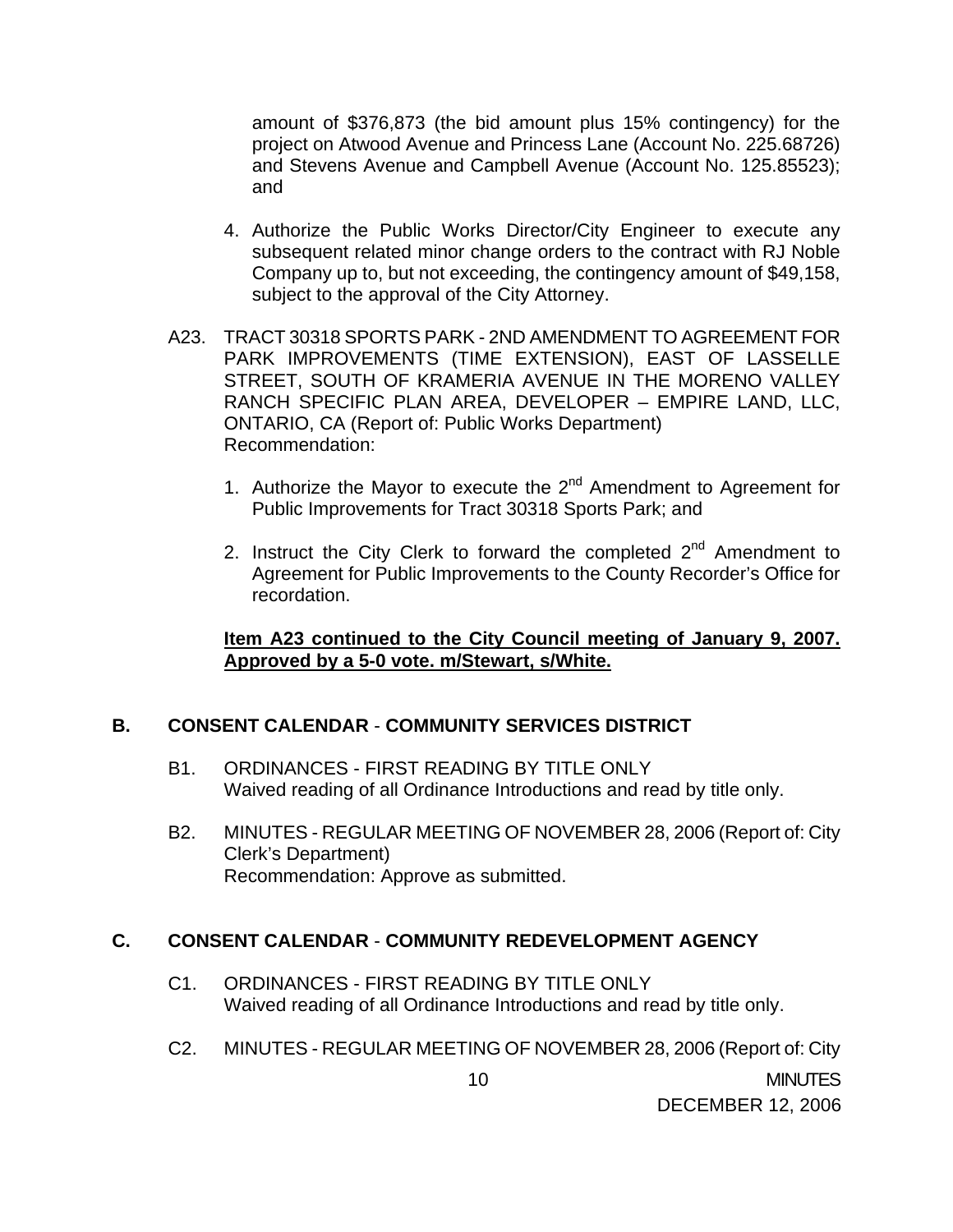Clerk's Department) Recommendation: Approve as submitted.

### **D. CONSENT CALENDAR** - **BOARD OF LIBRARY TRUSTEES**

- D1. ORDINANCES FIRST READING BY TITLE ONLY Waived reading of all Ordinance Introductions and read by title only.
- D2. MINUTES REGULAR MEETING OF NOVEMBER 28, 2006 (Report of: City Clerk's Department) Recommendation: Approve as submitted.

# **Joint Consent Calendar Items A2 – D2 approved by a 5-0 vote with the exception of A23 which was continued to the City Council meeting of 1/9/07. m/White, s/Batey.**

# **ADJOURNED REGULAR CITY COUNCIL MEETING TO A SPECIAL MEETING OF THE MORENO VALLEY PUBLIC FINANCING AUTHORITY (MVPFA)**

**SPECIAL MEETING OF THE MORENO VALLEY PUBLIC FINANCING AUTHORITY (MVPFA) CALLED TO ORDER AT 6:45 P.M.** 

### **ROLL CALL**

 Bonnie Flickinger Chairperson Charles White **Vice Chairperson** William H. Batey, II Board Member Richard A. Stewart Board Member Frank West Board Member

# **CONSENT CALENDAR**

1. ADOPT REIMBURSEMENT RESOLUTION DECLARING INTENTION TO ISSUE TAX-EXEMPT OBLIGATIONS (Report of: Finance Department) Recommendation:

 Chairperson Flickinger opened the agenda item for public comments; there being none, public comments were closed.

1. Adopt Resolution No. MVPFA 2006-01, a Reimbursement Resolution declaring its intention to issue tax-exempt obligations.

Resolution No. MVPFA 2006-01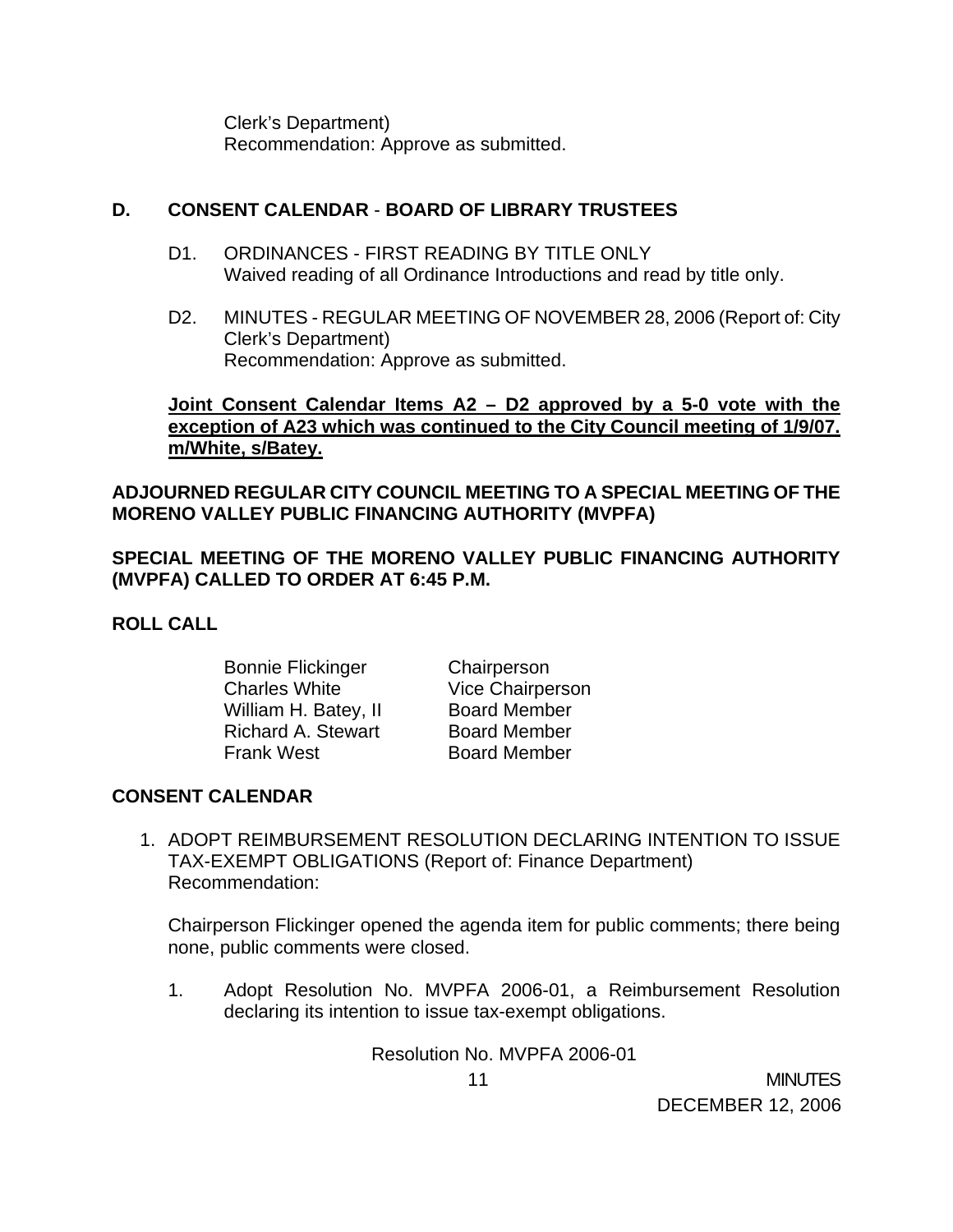A Resolution of the Board of Directors of the Moreno Valley Public Financing Authority Regarding its Intention to Issue Tax-Exempt Obligations

### **Approved by a 5-0 vote. m/Stewart, s/Batey.**

#### **ADJOURNMENT**

**RECONVENED JOINT MEETING OF THE CITY COUNCIL OF THE CITY OF MORENO VALLEY, MORENO VALLEY COMMUNITY SERVICES DISTRICT, AND THE COMMUNITY REDEVELOPMENT AGENCY OF THE CITY OF MORENO VALLEY AT 6:46 P.M.** 

#### **E. PUBLIC HEARINGS**

E1. PUBLIC HEARING REGARDING THE MAIL BALLOT PROCEEDING FOR THE PROPOSED INCREASE IN THE PREVIOUSLY APPROVED ANNUAL PARCEL CHARGE FOR COMMUNITY SERVICES DISTRICT (CSD) ZONE D (PARKWAY LANDSCAPE MAINTENANCE) FOR TRACT 27251 (AND ALL AFFECTED PHASES) (Report of: Public Works Director) Recommendation: That the City Council, acting in their respective capacities as President and Members of the Board of Directors of the Moreno Valley CSD (the "CSD Board"), after conducting the public hearing:

 President Flickinger opened the public testimony portion of the public hearing; there being none, public testimony was closed.

1. Tabulate the mail ballots for the proposed CSD Zone D parcel charge for Tract 27251 (and all affected phases);

### **Approved by a 5-0 vote. m/Stewart, s/Batey.**

The Secretary announced the results as follows:

Tract 27251 – "Yes" – 151 weighted ballot count

- 2. Verify and accept the results of the mail ballot proceeding as identified on the Official Tally Sheet and Assessor Parcel Number (APN) listing;
- 3. Receive and file with the City Clerk's office the accepted CSD Official Tally Sheet and APN listing; and
- 4. If approved, authorize and impose the proposed CSD Zone D annual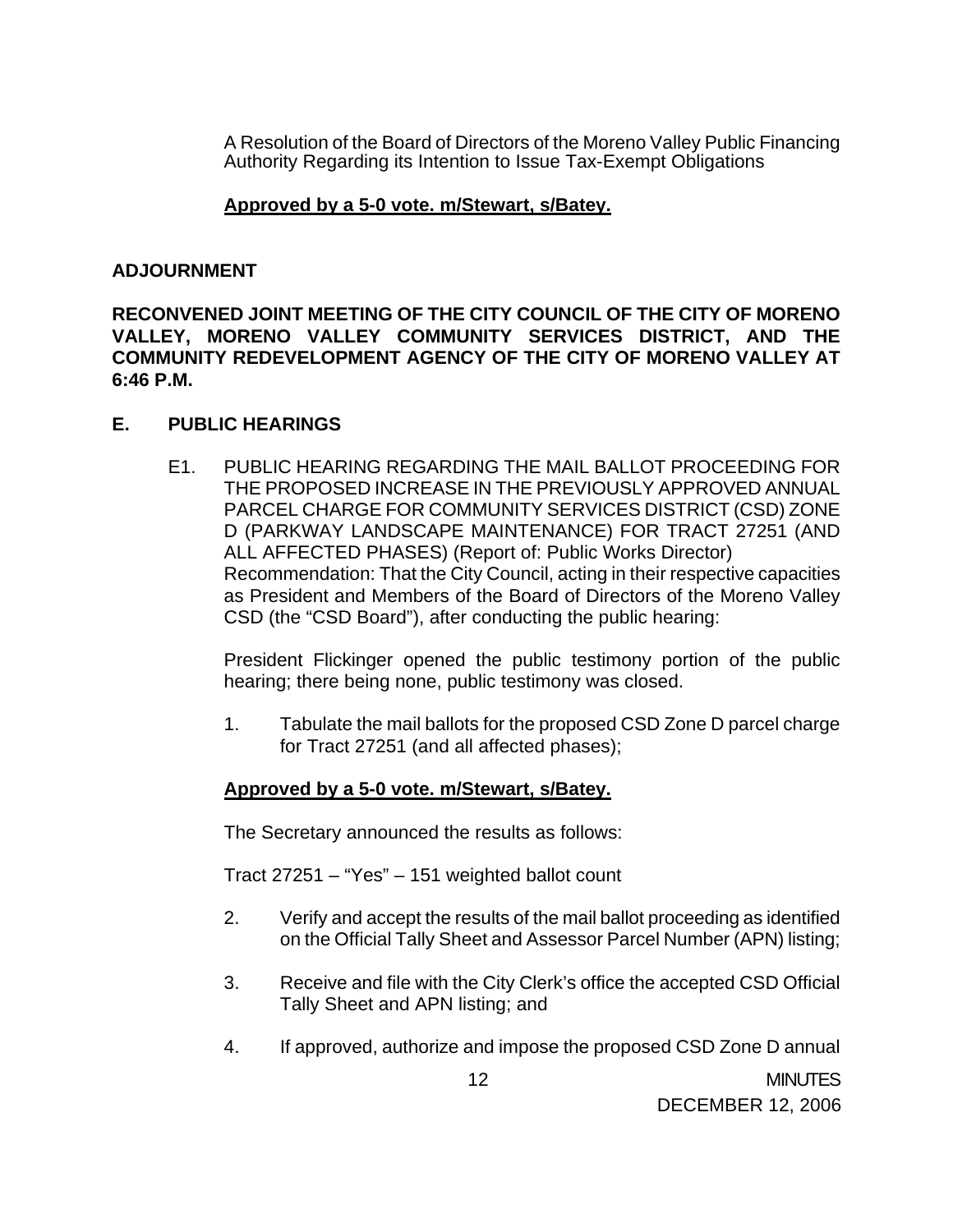parcel charge for Tract 27251 (and all affected phases).

# **Approved by a 5-0 vote. m/Stewart, s/Batey.**

E2. AN AMENDMENT TO TITLE 9 OF THE CITY OF MORENO VALLEY MUNICIPAL CODE BY AMENDING SECTION 9.09.090 "AGRICULTURAL AND ANIMAL USES" OF CHAPTER 9.09 ENTITLED "SPECIFIC USE DEVELOPMENT STANDARDS" AND BY ADDING SECTION 9.07.080 "PRIMARY ANIMAL KEEPING OVERLAY (PAKO)" TO CHAPTER 9.07 ENTITLED "SPECIAL DISTRICTS", REFINING EXISTING ANIMAL KEEPING STANDARDS AND CREATING A PRIMARY ANIMAL KEEPING OVERLAY (PAKO) DISTRICT TO SUPPORT LARGE AND MEDIUM SIZED ANIMAL KEEPING ACTIVITIES WITHIN AN AREA BOUNDED BY NASON STREET TO THE WEST, THE CITY LIMITS LINE TO THE NORTH, THEODORE STREET TO THE EAST AND COTTONWOOD AVENUE TO THE SOUTH FOR PROPERTIES WITHIN THE RR (RURAL RESIDENTIAL), R1 (RESIDENTIAL-1) AND RA2 (RESIDENTIAL AGRICULTURAL-2) LAND USE DISTRICTS. APPLICANT - CITY OF MORENO VALLEY (Report of: Community Development Department)

 Recommendation: Staff and the Medium/Large Animal Ad-hoc Committee recommend that the City Council:

City Attorney Herrick recused himself due to a conflict.

 Mayor Flickinger opened the public testimony portion of the public hearing. Public testimony was received from Tim Shirk and Susan Gilchrist.

1. Recognize that the proposed amendment is exempt from the California Environmental Quality Act (CEQA), pursuant to Section 15061 of the CEQA Guidelines; and

# **Approved by a 5-0 vote. m/Stewart, s/White.**

2. Introduce Ordinance No. 731, thereby approving amendments to Chapter 9.09 (Section 9.09.090) and Chapter 9.07 (Section 9.07.080) of the City of Moreno Valley Municipal Code.

# Ordinance No. 731

An Ordinance of the City Council of the City of Moreno Valley, California, Amending Title 9 of the City of Moreno Valley Municipal Code by Amending Section 9.09.090 "Agricultural and Animal Uses" of Chapter 9.09 "Specific Use Development Standards and by Adding Section 9.07.080 "Primary Animal Keeping Overlay (PAKO)" to Chapter 9.07 Entitled "Special Districts"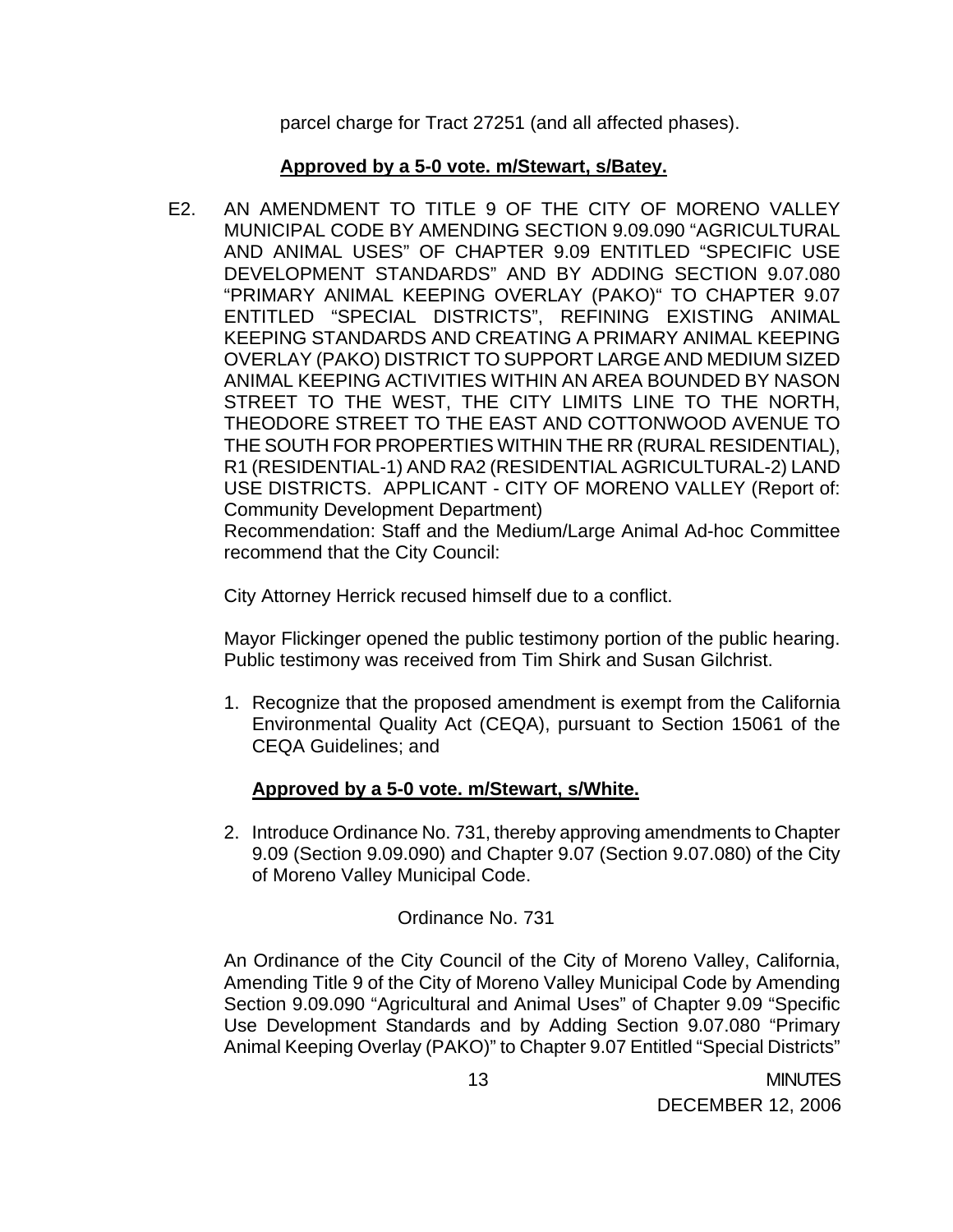for Designated Areas Within Animal Keeping Zones Citywide and Finding the Amendment (PA05-0048) is Exempt under Section 15061 of the California Enviornmental Quality Act Guidelines

### **Approved by a 5-0 vote to approve with the following change to 9.07.080 D1 - delete the word "All". m/Stewart, s/White.**

# **F. ITEMS REMOVED FROM CONSENT CALENDARS FOR DISCUSSION OR SEPARATE ACTION – NONE**

### **G. REPORTS**

### G1. CITY COUNCIL REPORTS ON REGIONAL ACTIVITIES

- a. Report on Western Riverside Council of Governments by Mayor Pro Tem White – none given as Council Member White had not received the information as of the Council meeting date
- b. Report on March Joint Powers Commission by Council Member **Stewart** 
	- 1) Council Member Stewart announced that Lori Stone has been appointed as Interim Director of the March Joint Powers Authority and the selection process has begun for recruitment of a new Director;
	- 2) Noise committee held its first meeting at the DHL building. There has been a reduction in the complaints regarding the noise of the airplanes;
	- 3) Currently negotiating with a developer to do a medical facility at the northeast corner of March;
	- 4) Possible outdoor concert at East March is problematic no provisions for doing that;
	- 5) Tesco lawsuit is proceeding; and
	- 6) Closed session at school board this evening.
- G2. ANNUAL REPORT OF BOARDS AND COMMISSIONS (Report of: City Clerk's Department) (Informational Oral Presentation) Reports given by: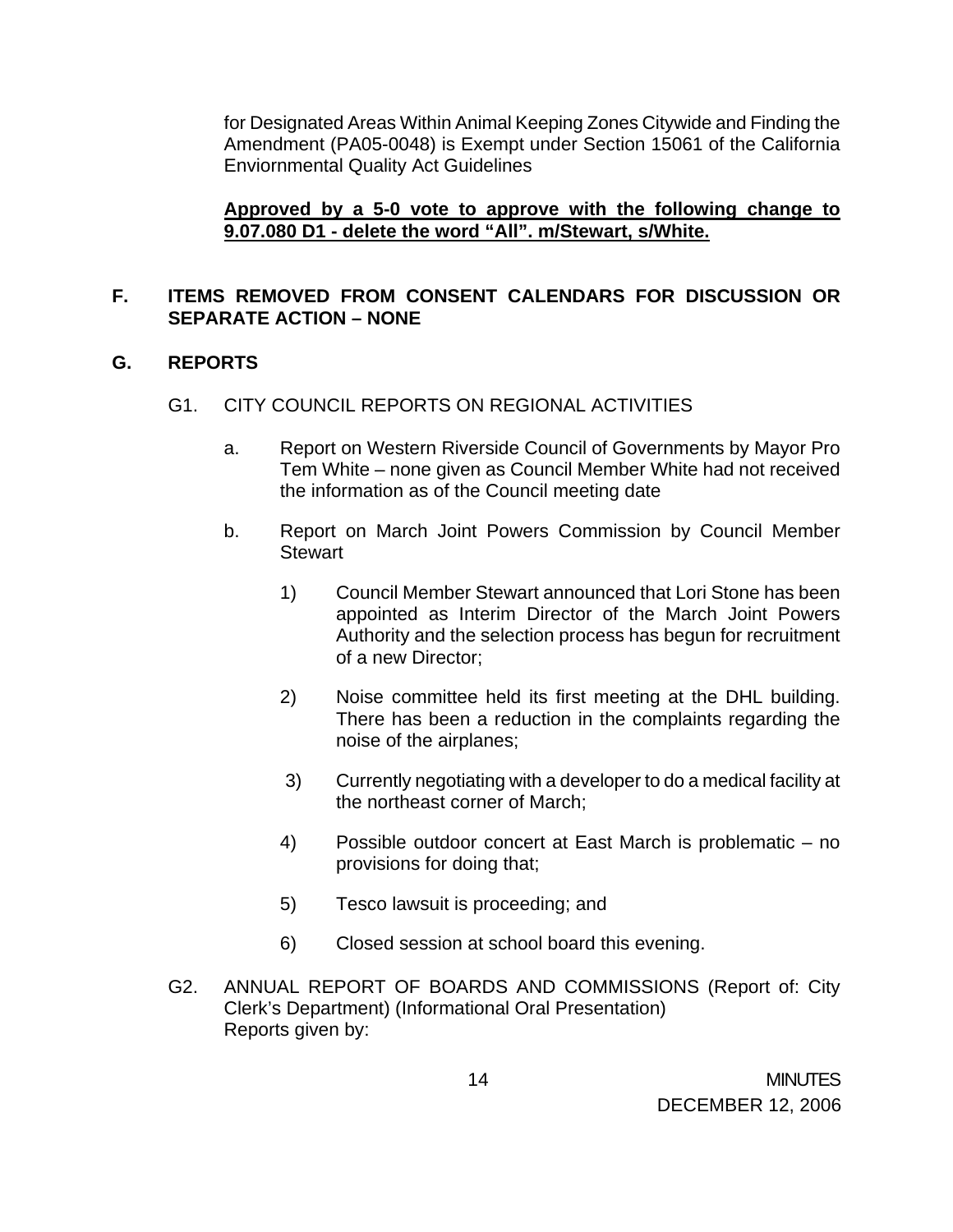Environmental and Historical Preservation Board – Shelley Simpson, **Chairperson**  Library Commission – Richard Adams, Vice-Chairperson Parks & Recreation Commission – Ron Crothers, Chairperson Planning Commission – George Riechers, Chairperson Recreational Trails Board – Jackie LeSan, Chairperson Senior Citizens' Board - Sara Anderson, Vice-Chairperson Traffic Safety Commission - Gerald Bagley, Chairperson

#### **RECESS; RECONVENE**

G3. RESOLUTION CERTIFYING GENERAL MUNICIPAL ELECTION RESULTS (Report of: City Clerk's Department)

Mayor Flickinger opened the agenda item for public comments; there being none, public comments were closed.

 Recommendation: That the City Council adopt Resolution No. 2006-137 reciting the facts of the General Municipal Election held November 7, 2006, declaring the result and such other matters as provided by law.

#### Resolution No. 2006-137

A Resolution of the City Council of the City of Moreno Valley, California, Reciting the Facts of the General Municipal Election Held November 7, 2006, Declaring the Results and Such Other Matters as Provided by Law

#### **Approved by a 5-0 vote. m/White, s/Batey.**

G4. SWEARING-IN OF COUNCIL MEMBERS ELECT (Report of: City Clerk's Department)

 City Clerk Alice Reed swore in Council Member Bonnie Flickinger and Council Member Richard Stewart each to serve a four-year term on the City Council.

G5. CITY COUNCIL REORGANIZATION – SELECTION OF MAYOR AND MAYOR PRO TEM (Report of: City Clerk's Department)

Mayor Flickinger opened the agenda item for public comment. Public comment was received from Daryl Terrell.

Recommendation: That the City Council conduct the reorganization of the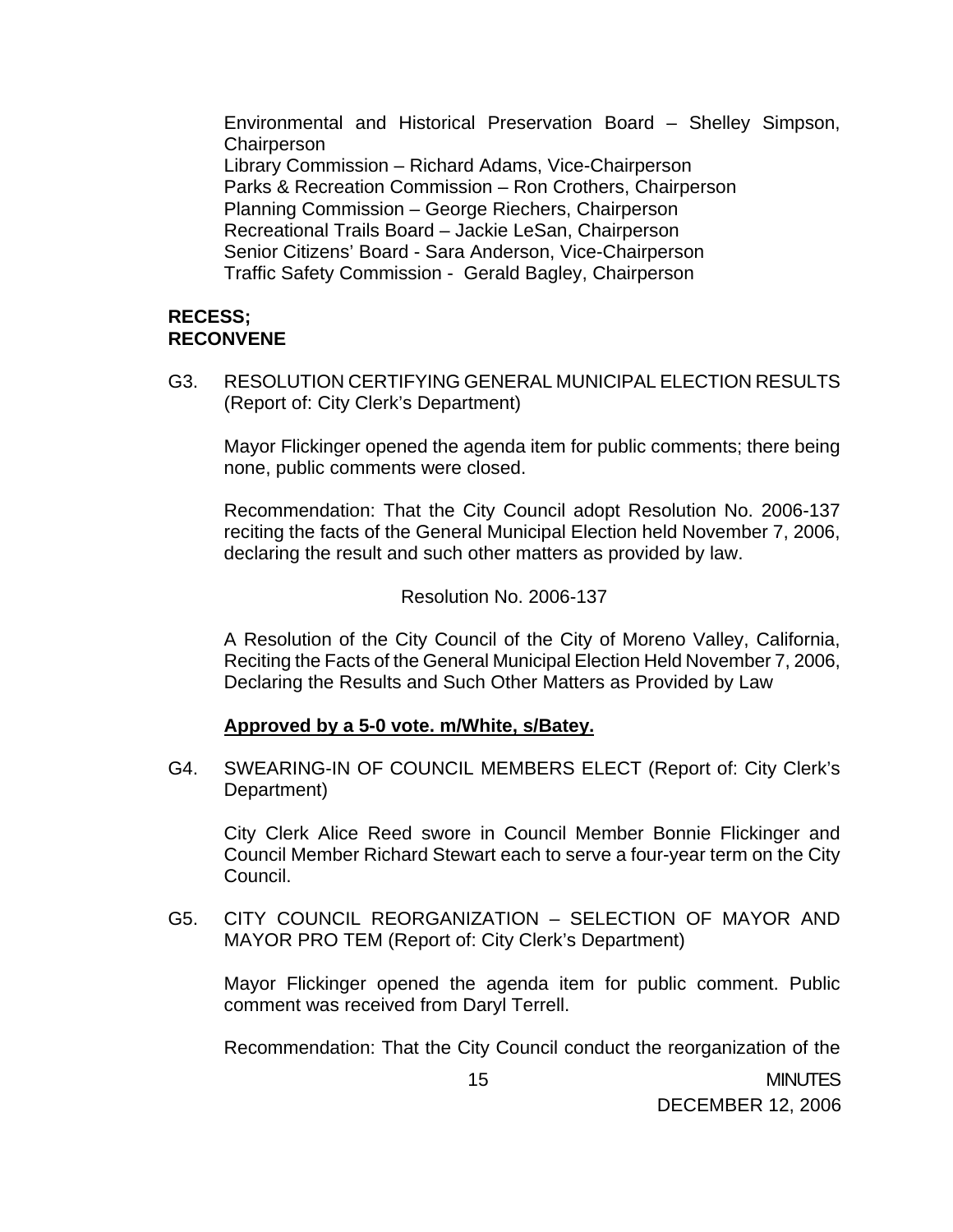City Council by selecting two Council Members to serve one-year terms respectively as Mayor and Mayor Pro Tem.

### **Council Member Batey made a motion to nominate Mayor Pro Tem White as Mayor, seconded by Council Member Stewart. There were no other motions. Approved by a 5-0 vote.**

 **Council Member West made a motion to nominate Council Member Batey as Mayor Pro Tem, seconded by Council Member Stewart. There were no other motions. Approved by a 5-0 vote.**

G6. APPOINTMENTS TO THE PARKS AND RECREATION COMMISSION AND SENIOR CITIZENS' BOARD (Report of: City Clerk's Department) Recommendation: That the City Council, after reviewing the ballots provided by the City Clerk:

Mayor Flickinger opened the agenda item for public comments; there being none, public comments were closed.

1. Appoint one member to the Parks and Recreation Commission for a term expiring June 30, 2007;

#### **Approved by a 5-0 vote to appoint Alvin C. Horn to a term expiring June 30, 2007. m/Stewart, s/Batey.**

2. Appoint one member to the Senior Citizens' Board for a term expiring June 30, 2007 or June 30, 2009;

### **Approved by a 5-0 vote to appoint Joseph H. Dixon to a term expiring June 30, 2009. m/Stewart, s/Batey.**

- 3. If appointments are not made, declare the positions vacant and authorize the City Clerk to re-notice the positions as vacant.
- G7. RESOLUTION NO. 2006-138 ADOPTING THE MAJOR UTILITY PROJECT REVIEW POLICY AND RESCINDING RESOLUTION 2006-92, TEMPORARILY FORBEARING THE ISSUANCE OF PERMITS FOR THE CONSTRUCTION OF CERTAIN TELECOMMUNICATION FACILITIES IN THE PUBLIC RIGHTS-OF-WAY (Report of: Assistant to the City Manager)

Mayor Flickinger opened the agenda item for public comments. Public comment was received from Gary George representing Verizon.

 16 MINUTES DECEMBER 12, 2006 Recommendation: That the City Council adopt the proposed resolution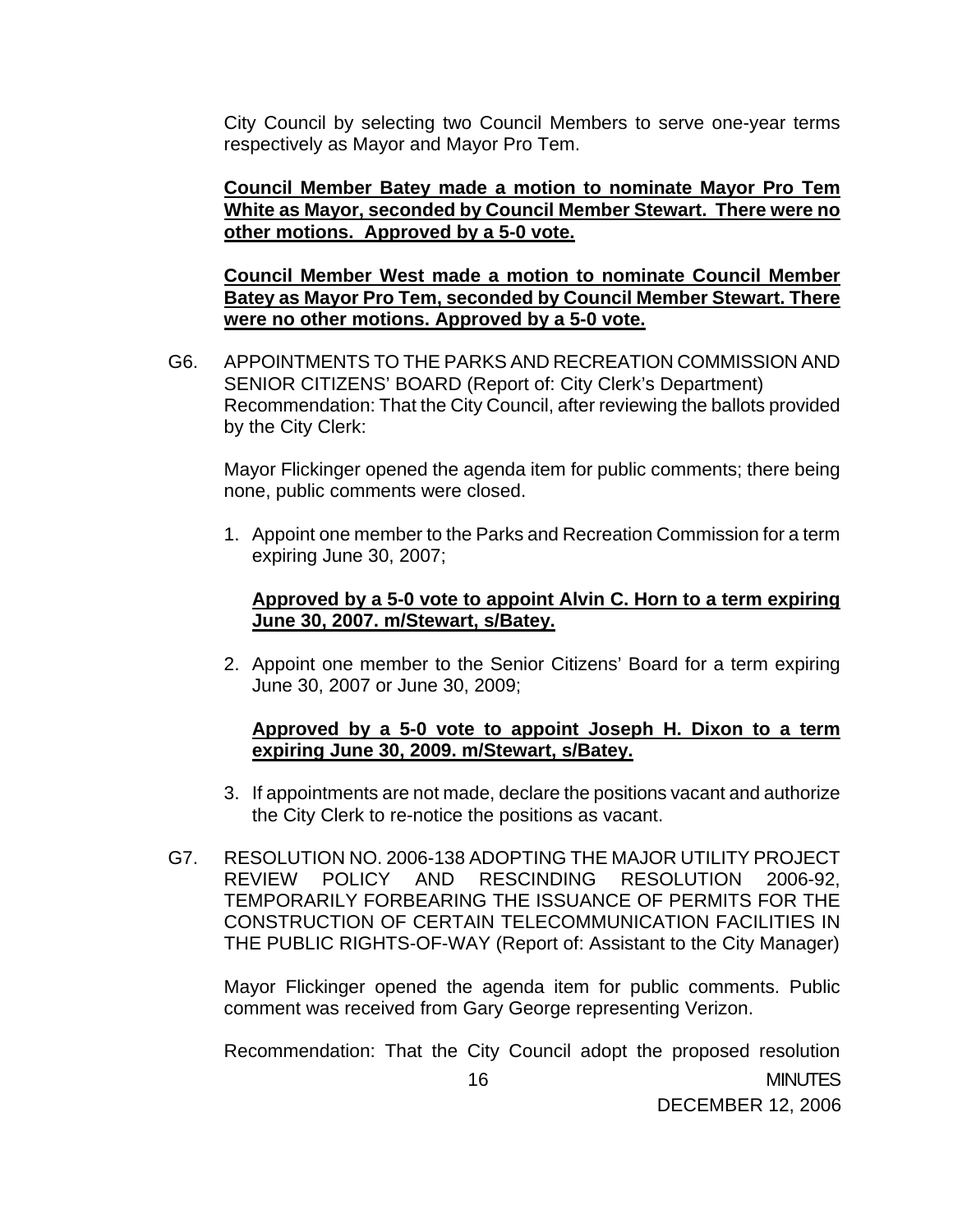outlining major utility project construction guidelines and rescinding Resolution 2006-92.

### Resolution No. 2006-138

A Resolution of the City Council of the City of Moreno Valley, California, Adopting the Major Utility Project Review Policy and Rescinding Resolution No. 2006-92

### **Approved by a 5-0 vote to approve Resolution No. 2006-138 but to amend the policy to read "**noise element **shall** be kept to a minimum**". m/Stewart, s/West.**

G8. ORDINANCE APPROVING AND ADOPTING AN AMENDMENT TO THE REDEVELOPMENT PLAN FOR THE MORENO VALLEY REDEVELOPMENT PROJECT (Report of: Economic Development Department) Recommendation: That the City Council introduce Ordinance No. 732, approving and adopting an amendment to the Redevelopment Plan for the Moreno Valley Redevelopment Project pursuant to the provisions of the California Community Redevelopment Law, Health and Safety Code Section 33333.6, et al.

#### Ordinance No. 732

An Ordinance of the City Council of the City of Moreno Valley Approving and Adopting an Amendment to the Redevelopment Plan for the Moreno Valley Redevelopment Project Pursuant to the Provisions of the California Community Redevelopment Law, Health and Safety Code Section 33333.6, et al.

### **Approved by a 5-0 vote. m/Stewart, s/White.**

#### **Approved by a 5-0 vote to continue item to Adjourned Regular Meeting for second reading and adoption of Ordinance No. 732 to be held December 19, 2006 at 6:00 P.M. m/Stewart, s/White.**

### **H. LEGISLATIVE ACTIONS**

ORDINANCES - 1ST READING AND INTRODUCTION - NONE

ORDINANCES - 2ND READING AND ADOPTION - NONE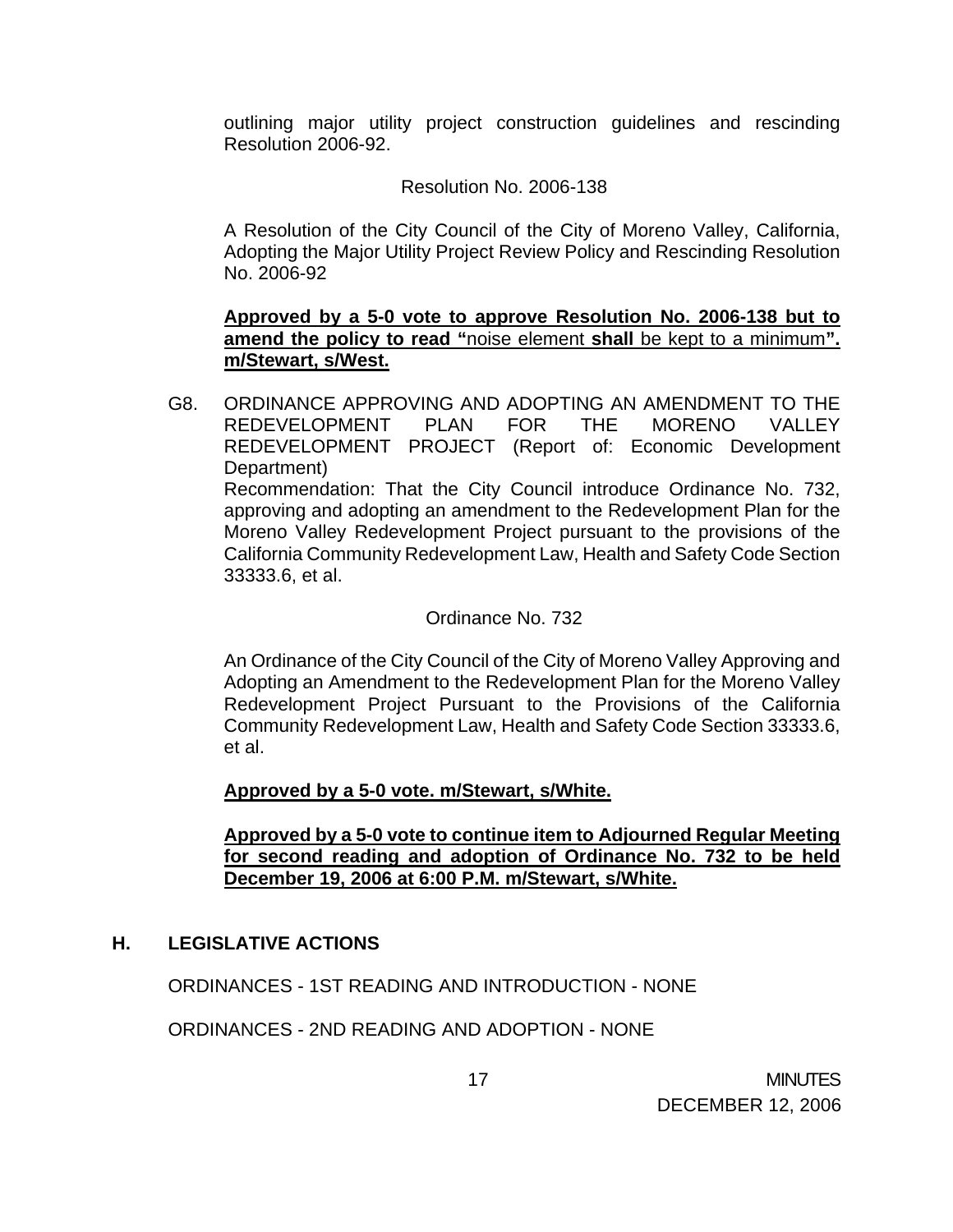# ORDINANCES - URGENCY ORDINANCES – NONE

# RESOLUTIONS – NONE

PUBLIC COMMENTS **ON ANY SUBJECT NOT ON THE AGENDA** UNDER THE JURISDICTION OF THE CITY COUNCIL ARE AS FOLLOWS:

### Thomas Rudolph (Submitted discourse for the public record)

- 1) Supports PAKO issue Item E2
- 2) Referenced letters dated 3/26/97 and 2/5/98 regarding Home Depot items still being left outside overnight
- 3) Complemented animal shelter

Daryl Terrell

- 1) Public safety how can City keep pace with growth?
- 2) City should consider forming a Community Facilities District to fund public safety
- 3) City needs a permanent revenue stream

# Michael Lanitis

- 1) Congratulated incumbents on re-election
- 2) Problem with bees in neighborhood
- 3) Would like to see Study Sessions televised
- 4) Applauds graffiti cleanup
- G9. CITY MANAGER'S REPORT (Informational Oral Presentation not for Council action) – None given

# **CLOSING COMMENTS AND/OR REPORTS OF THE CITY COUNCIL, COMMUNITY SERVICES DISTRICT, OR COMMUNITY REDEVELOPMENT AGENCY**

# Council Member Batey

- 1) Wished everyone "Happy Holidays" and reminded everyone to keep those Christmas trees watered and mindful of the electricity on outdoor decorations
- 2) Speed hump issue on Pan Am will be addressed early next year

# Mayor Pro Tem White

- 1) Traffic problem at Perris and Hemlock need to take a look at it could possibly cause some problems
- 2) Thanked Council for their confidence in him
- 3) Happy Holidays

# Council Member Stewart

1) Stated today is the "Feast of Our Lady of Guadalupe"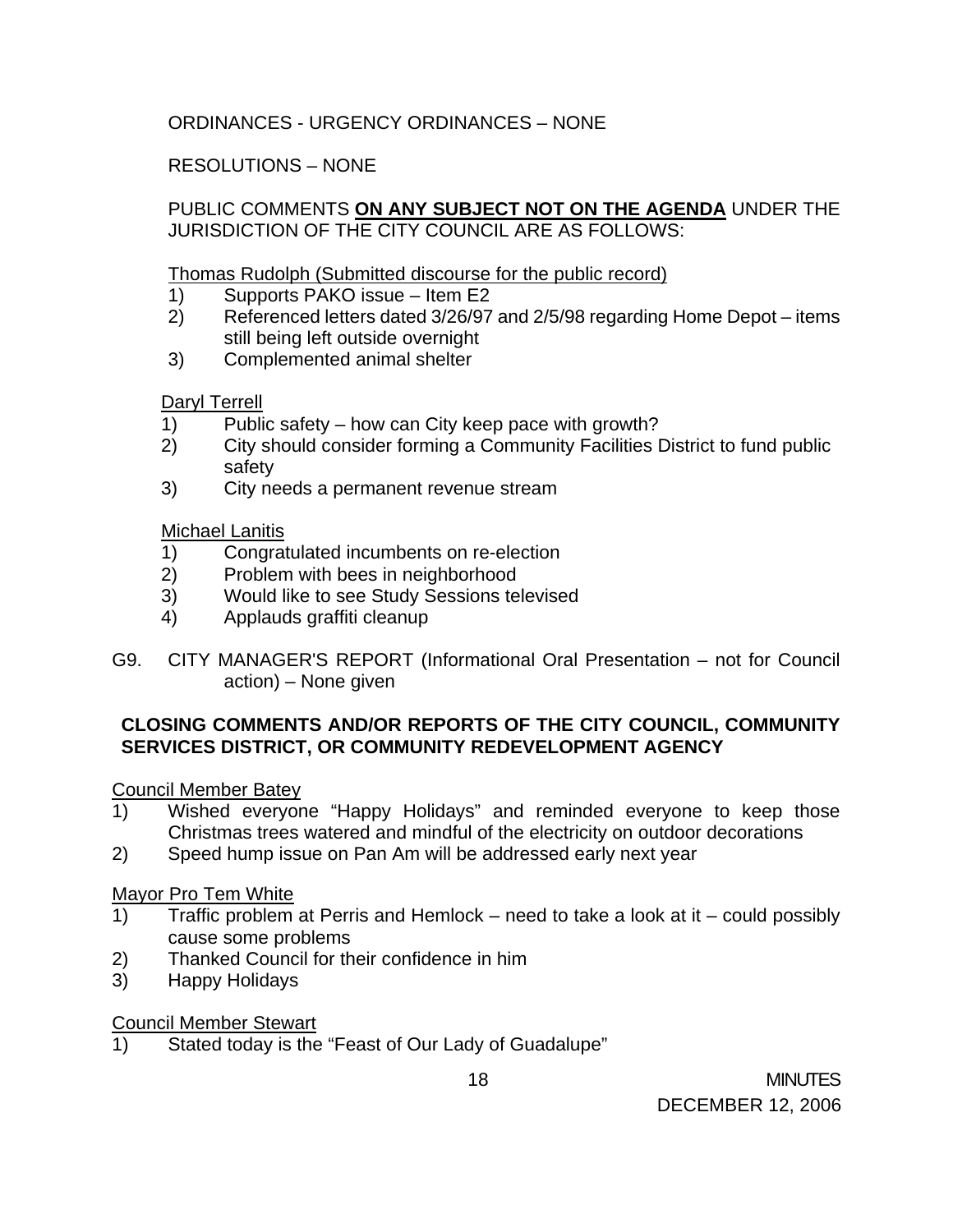- 2) Merry Christmas & Happy Hanukkah
- 3) Directly elected Mayor issue needs to be looked at closely
- $4)$  Christmas concert held on December  $7<sup>th</sup>$  was great really enjoyed it!
- 5) Hispanic Chamber Installation Dinner was great and had good turn out
- 6) Tesco lawsuit people behind this are short-sighted in their thoughts

Mayor Flickinger

- 1) Attended the Christmas Concert presented by the Citrus Wind Symphony the Symphony did an excellent job – it was standing room only – honored to be able to participate by reading letters from the front – it was very emotional
- 2) Two of the artists included in South Coast Air Quality Management's 2007 calendar are from Moreno Valley high schools – congratulations to these talented artists
- 3) Congratulated city staff on solving the problem of spontaneous and illegal car lots on Alessandro Boulevard – asked the public to let the City know if they see this happening again
- 4) Announced there will be an Adjourned Regular City Council meeting held on December 19<sup>th</sup> at 6:00 p.m. to act on items that must be handled before the end of the year – it will be televised
- 5) The meeting of December 26, 2006 is cancelled

Council Member West – no comments

\_\_\_\_\_\_\_\_\_\_\_\_\_\_\_\_\_\_\_\_\_\_\_\_\_\_\_\_\_\_\_\_\_\_

# **CLOSED SESSION**

# **REPORT OF ACTION FROM CLOSED SESSION, IF ANY, BY CITY ATTORNEY - NONE**

# **ADJOURNMENT**

There being no further business to conduct, the meeting was adjourned to Closed Session and then to a Regular Adjourned Meeting to be held on December 19, 2006 at 6:00 p.m. at 9:20 p.m. by unanimous informal consent.

Submitted by:

Alice Reed, City Clerk Secretary, Moreno Valley Community Services District Secretary, Community Redevelopment Agency of the City of Moreno Valley Secretary, Board of Library Trustees